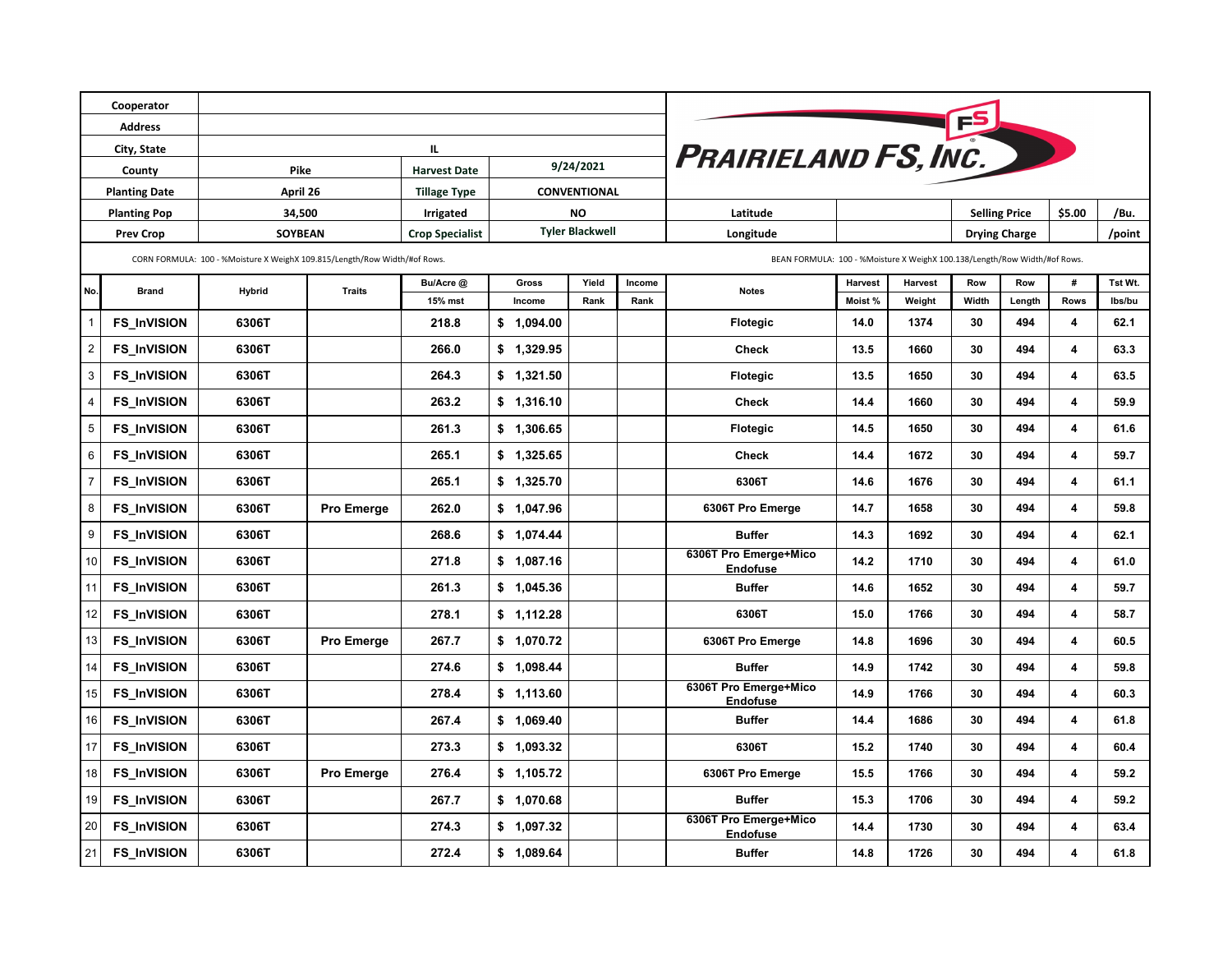|                                                | Cooperator                  |                                                                           |               |                        |                                                                           |               |                   |                                                 |                   |                   |              |                      |                         |                   |  |  |  |  |  |  |
|------------------------------------------------|-----------------------------|---------------------------------------------------------------------------|---------------|------------------------|---------------------------------------------------------------------------|---------------|-------------------|-------------------------------------------------|-------------------|-------------------|--------------|----------------------|-------------------------|-------------------|--|--|--|--|--|--|
| <b>Address</b>                                 |                             |                                                                           |               |                        |                                                                           |               |                   |                                                 |                   |                   |              |                      |                         |                   |  |  |  |  |  |  |
| City, State                                    |                             |                                                                           | IL.           |                        |                                                                           |               |                   |                                                 |                   |                   |              |                      |                         |                   |  |  |  |  |  |  |
| County                                         |                             | Pike                                                                      |               | <b>Harvest Date</b>    | 9/24/2021                                                                 |               |                   | PRAIRIELAND FS, INC.                            |                   |                   |              |                      |                         |                   |  |  |  |  |  |  |
| <b>Planting Date</b>                           |                             | April 26                                                                  |               | <b>Tillage Type</b>    | CONVENTIONAL                                                              |               |                   |                                                 |                   |                   |              |                      |                         |                   |  |  |  |  |  |  |
|                                                | <b>Planting Pop</b>         | 34,500                                                                    |               | <b>Irrigated</b>       |                                                                           | <b>NO</b>     |                   | Latitude                                        |                   |                   |              | <b>Selling Price</b> | \$5.00                  | /Bu.              |  |  |  |  |  |  |
| <b>Prev Crop</b>                               |                             | SOYBEAN                                                                   |               | <b>Crop Specialist</b> | <b>Tyler Blackwell</b>                                                    |               |                   | Longitude                                       |                   |                   |              | <b>Drying Charge</b> |                         | /point            |  |  |  |  |  |  |
|                                                |                             | CORN FORMULA: 100 - %Moisture X WeighX 109.815/Length/Row Width/#of Rows. |               |                        | BEAN FORMULA: 100 - %Moisture X WeighX 100.138/Length/Row Width/#of Rows. |               |                   |                                                 |                   |                   |              |                      |                         |                   |  |  |  |  |  |  |
| No.                                            | <b>Brand</b>                | <b>Hybrid</b>                                                             | <b>Traits</b> | Bu/Acre @<br>15% mst   | Gross<br>Income                                                           | Yield<br>Rank | Income<br>Rank    | <b>Notes</b>                                    | Harvest<br>Moist% | Harvest<br>Weight | Row<br>Width | Row<br>Length        | #<br><b>Rows</b>        | Tst Wt.<br>Ibs/bu |  |  |  |  |  |  |
| 22                                             | FS_InVISION                 | 6306T                                                                     |               | 266.0                  | \$1,064.00                                                                |               |                   | <b>Boron</b>                                    | 15.1              | 5098              | 30           | 494                  | 12                      | 60.3              |  |  |  |  |  |  |
| 23                                             | FS_InVISION                 | 6306T                                                                     |               | 271.5                  | \$1,085.80                                                                |               |                   | <b>Check</b>                                    | 15.1              | 1726              | 30           | 494                  | $\overline{\mathbf{4}}$ | 61.1              |  |  |  |  |  |  |
| 24                                             | FS_InVISION                 | 6306T                                                                     |               | 265.7                  | \$1,062.80                                                                |               |                   | <b>Boron</b>                                    | 16.9              | 5178              | 30           | 494                  | 12                      | 57.6              |  |  |  |  |  |  |
| 25                                             | FS_InVISION                 | 6306T                                                                     |               | 263.2                  | \$1,052.88                                                                |               |                   | Check                                           | 14.4              | 1660              | 30           | 494                  | $\overline{4}$          | 59.7              |  |  |  |  |  |  |
| 26                                             | <b>FS_InVISION</b>          | 6306T                                                                     |               | 274.4                  | \$1,097.60                                                                |               |                   | Yield On                                        | 15.0              | 5228              | 30           | 494                  | 12                      | 60.1              |  |  |  |  |  |  |
| 27                                             | <b>FS_InVISION</b>          | 6306T                                                                     |               | 277.4                  | \$1,109.56                                                                |               |                   | <b>Check</b>                                    | 15.1              | 1772              | 30           | 494                  | $\overline{\mathbf{4}}$ | 60.5              |  |  |  |  |  |  |
| 28                                             | <b>FS_InVISION</b>          | 6306T                                                                     |               | 269.0                  | \$1,076.00                                                                |               |                   | Yield On                                        | 15.5              | 5170              | 30           | 494                  | 12                      | 59.1              |  |  |  |  |  |  |
| 29                                             |                             |                                                                           |               |                        |                                                                           |               |                   |                                                 |                   |                   |              |                      |                         |                   |  |  |  |  |  |  |
| 30                                             |                             |                                                                           |               |                        |                                                                           |               |                   |                                                 |                   |                   |              |                      |                         |                   |  |  |  |  |  |  |
| 31                                             |                             |                                                                           |               |                        |                                                                           |               |                   |                                                 |                   |                   |              |                      |                         |                   |  |  |  |  |  |  |
| 32                                             |                             |                                                                           |               |                        |                                                                           |               |                   |                                                 |                   |                   |              |                      |                         |                   |  |  |  |  |  |  |
| 33                                             |                             |                                                                           |               |                        |                                                                           |               |                   |                                                 |                   |                   |              |                      |                         |                   |  |  |  |  |  |  |
| 34                                             |                             |                                                                           |               |                        |                                                                           |               |                   |                                                 |                   |                   |              |                      |                         |                   |  |  |  |  |  |  |
| 35                                             |                             |                                                                           |               |                        |                                                                           |               |                   |                                                 |                   |                   |              |                      |                         |                   |  |  |  |  |  |  |
| 36                                             |                             |                                                                           |               |                        |                                                                           |               |                   |                                                 |                   |                   |              |                      |                         |                   |  |  |  |  |  |  |
| 37                                             |                             |                                                                           |               |                        |                                                                           |               |                   |                                                 |                   |                   |              |                      |                         |                   |  |  |  |  |  |  |
| 38                                             |                             |                                                                           |               |                        |                                                                           |               |                   |                                                 |                   |                   |              |                      |                         |                   |  |  |  |  |  |  |
| 39                                             |                             |                                                                           |               |                        |                                                                           |               |                   |                                                 |                   |                   |              |                      |                         |                   |  |  |  |  |  |  |
| 40                                             |                             |                                                                           |               |                        |                                                                           |               |                   |                                                 |                   |                   |              |                      |                         |                   |  |  |  |  |  |  |
| <b>PLOT AVERAGE</b><br>267.3<br>1133.7<br>14.8 |                             |                                                                           |               |                        |                                                                           |               |                   |                                                 |                   |                   |              |                      |                         |                   |  |  |  |  |  |  |
|                                                | <b>Cooperator Signature</b> |                                                                           |               |                        |                                                                           |               | Please choose one | I am ok with my name be associated with my data |                   |                   |              |                      |                         |                   |  |  |  |  |  |  |